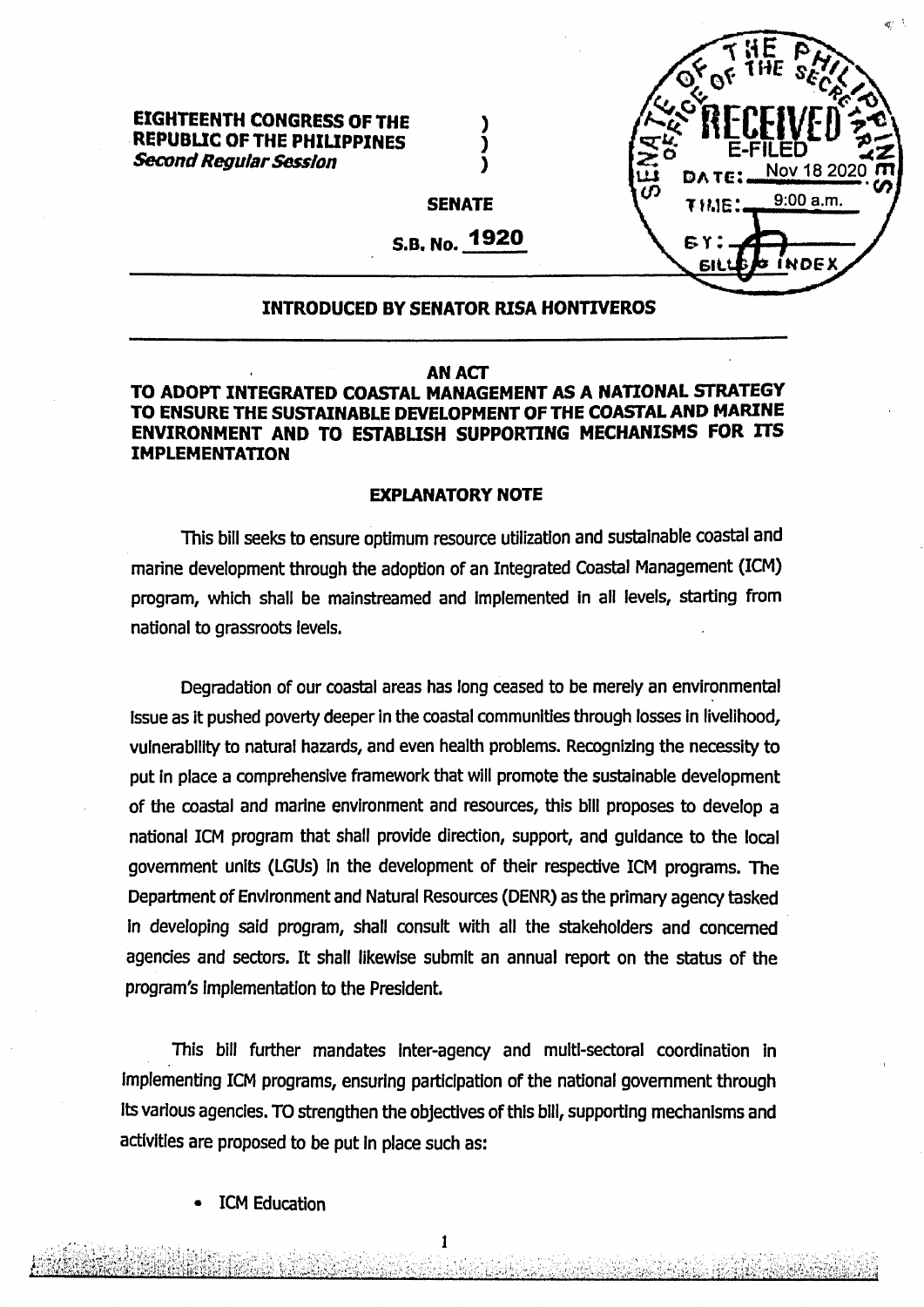- **ICM** Training Program for LGUs
- Environmental and Natural Resource Accounting and Valuation for ICM Planning
- Coastal and Marine Environmental Information Management System

To help carry out the ICM programs, government financial Institutions and other similar financial institutions shall formulate and Identify financing schemes, including livelihood projects for small-scale fishers and cooperatives. Local and International grants are also allowed to support the coastal management activities and programs especially of the LGUs.

Through the systematic and comprehensive implementation of a national ICM program, we will be able to realize our goal of achieving food security, sustainable livelihood, poverty alleviation, and reduction of vulnerability to natural hazards while preserving ecological integrity.

In view of the foregoing, the passage of this bill is earnestly sought.

- Carageeel *Senator*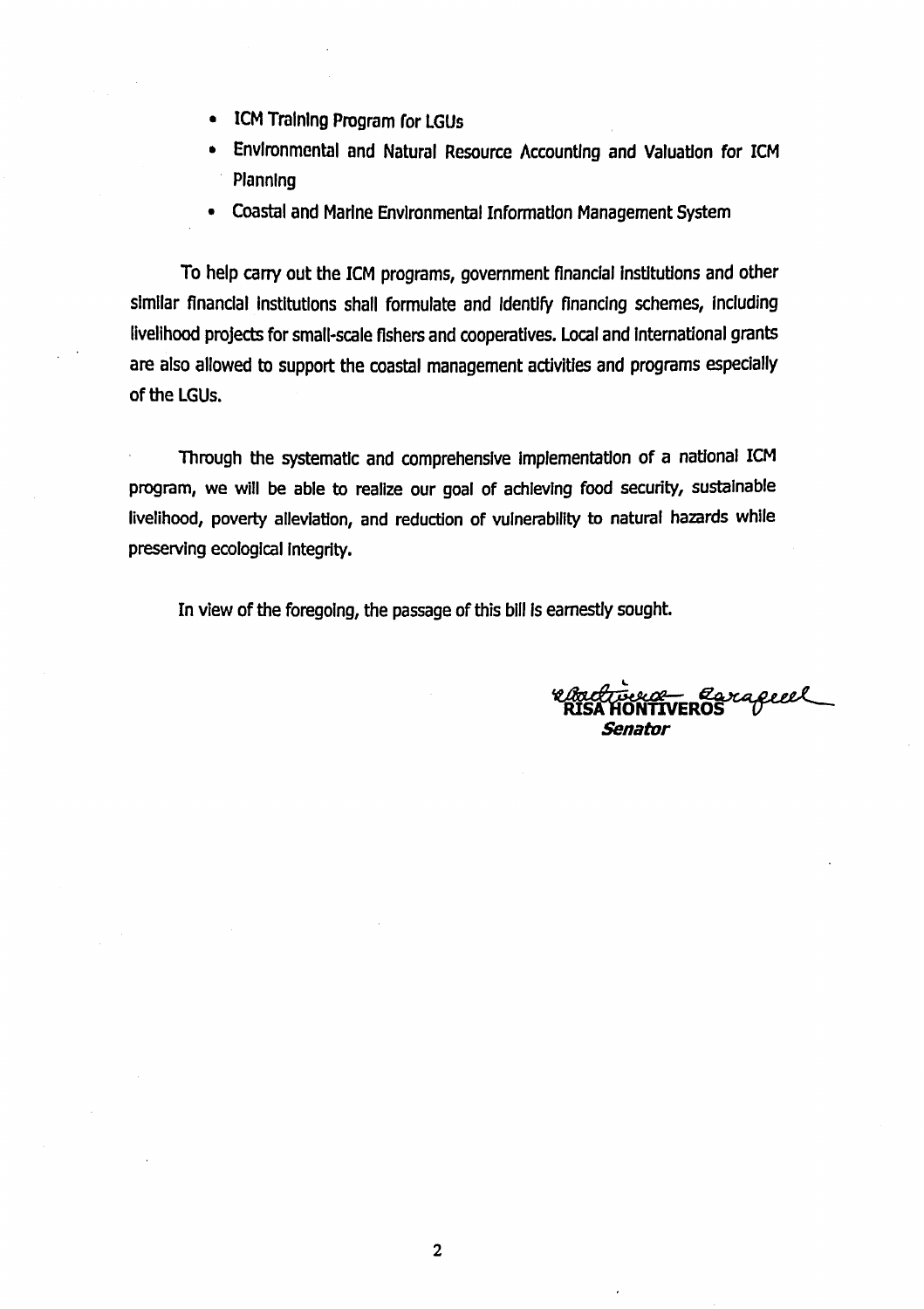

## **EIGHTEENTH CONGRESS OF THE REPUBLIC OF THE PHIUPPINES Second Regular Session**

**SENATE**

) ) )

**S.B. No. 1920**

## **INTRODUCED BY SENATOR RISA HONTIVEROS**

## **AN ACT**

# **TO ADOPT INTEGRATED COASTAL MANAGEMENT AS A NATIONAL STRATEGY TO ENSURE THE SUSTAINABLE DEVELOPMENT OF THE COASTAL AND MARINE ENVIRONMENT AND TO ESTABLISH SUPPORTING MECHANISMS FOR ITS IMPLEMENTATION**

*Be ft enactedby theSenate andHouse ofRepresentatives ofthePhilippines in Congress assembled:*

1 2 Section 1. *Short Title.* – This law shall be known as "*The Integrated Coastal ManagementAct."*

3 4 5 6 7 8 9 10 Sec. 2. *Policy Statement -* It shall be the policy of the State to Insure optimum resource utilization and sustainable coastal and marine development. Towards this end, It shall adopt Integrated Coastal Management, hereinafter referred to as ICM, and related approaches such as coastal resource management or coastal zone management as the national management policy framework to promote the sustainable development of the coastal and marine environment and resources in order to achieve food security, sustainable livelihood, poverty alleviation, and reduction of vulnerability to natural hazards while preserving ecological Integrity.

11 12 13 Sec. 3. *Scope and Coverage*. - ICM shall be implemented in all coastal and marine areas, addressing the Inter-linkages among associated watersheds, estuaries, and wetlands, and coastal seas, by all relevant national and local agencies.

14 Sec. 4. *Development of a National ICM Program.* - A National ICM Program shall be developed by the Department of Environment and Natural Resources, in consultation with other concerned agencies, sectors and stakeholders, within one year from the effectivity of this Act to provide direction, support and guidance to the Local Government Units (LGUs) and stakeholders In the development and Implementation of their local ICM programs. The National ICM Program shall Include principles, strategies and action plans Identified after balancing national development priorities with local concerns, define national ICM targets and develop a national ICM coordinating mechanism.

**Si:;**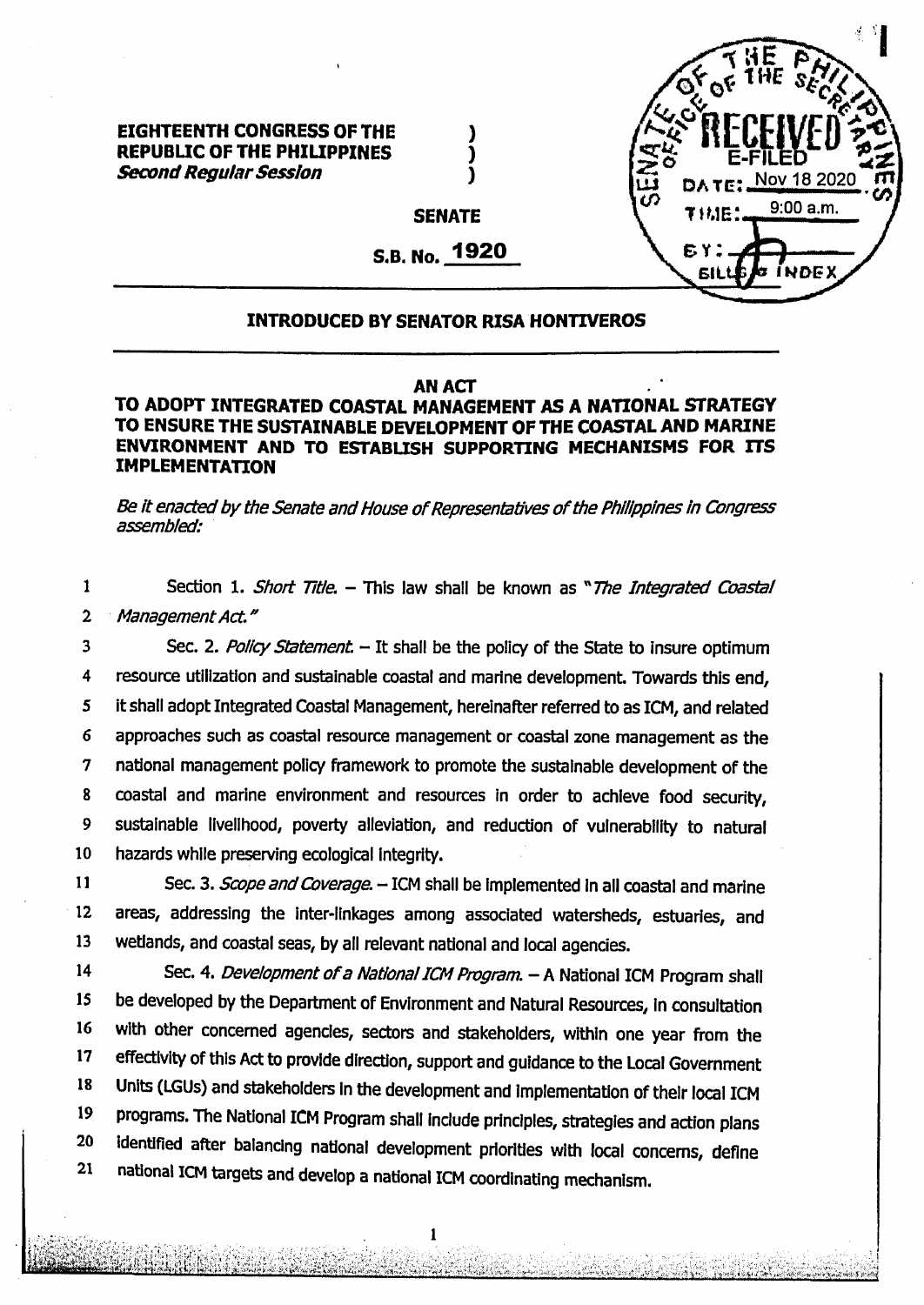| $\mathbf{1}$     | Sec. 5. Implementation of ICM Program. - The Implementation of ICM programs                |
|------------------|--------------------------------------------------------------------------------------------|
| $\boldsymbol{2}$ | shall take into account the following elements:                                            |
| $\mathbf{3}$     | a. An inter-agency, multi-sectoral mechanism to coordinate the efforts of                  |
| 4                | different agencies, sectors and administrative levels;                                     |
| 5                | b. Coastal strategies and action plans that provide a long-term vision and                 |
| 6                | strategy for sustainable development of the coastal areas, and a fixed-term                |
| $\overline{7}$   | program of actions for addressing priority issues and concerns;                            |
| 8                | c. Public awareness programs to Increase the level of understanding of, and                |
| 9                | appreciation for, the coastal and marine resources of the area, and to                     |
| 10               | promote a shared responsibility among stakeholders in the planning and                     |
| 11               | implementation of the ICM program;                                                         |
| 12               | d. Mainstreaming ICM programs into the national and local governments'                     |
| 13               | planning and socio-economic development programs and allocating                            |
| 14               | adequate financial and human resources for implementation;                                 |
| 15               | e. Capacity building programs to enhance required human resource skills,                   |
| 16               | scientific input to policy and planning processes, and enforcement                         |
| 17               | mechanisms to ensure compliance with adopted rules and regulations;                        |
| 18               | f. Integrated environmental monitoring for the purpose of measuring the                    |
| 19               | status, progress and impacts of management programs against sustainable                    |
| 20               | development indicators, as may be established, and for use in decision-                    |
| 21               | making, public awareness, and performance evaluation; and                                  |
| 22               | g. Investment opportunities and sustainable financing mechanisms for                       |
| 23               | environmental protection and improvement and resource conservation.                        |
| 24               | ICM programs shall promote the application of best practices, such as, but not limited to: |
| 25               | a. Coastal and marine use zonation as a management tool;                                   |
| 26               | b. Sustainable fisheries and conservation of living resources;                             |
| 27               | c. Protection and rehabilitation of coral reefs, mangroves, seagrass, estuaries            |
| 28               | and other habitats, particularly through implementation of marine                          |
| 29               | protected areas, nature reserves and sanctuaries;                                          |
| 30               | d. Development of upland watershed, catchment areas and basin-wide                         |
| 31               | management approaches;                                                                     |
| 32               | e. Integrated waste management, including sewage and solid, hazardous,                     |
| 33               | toxic, and other wastes by major sources;                                                  |
| 34<br>35         | f. Integrated management of port safety, health, security and environmental                |
| 36               | protection; and                                                                            |
|                  | g. Involvement of the private sector/ business sector as a partner in ICM.                 |

 $\overline{\mathbf{c}}$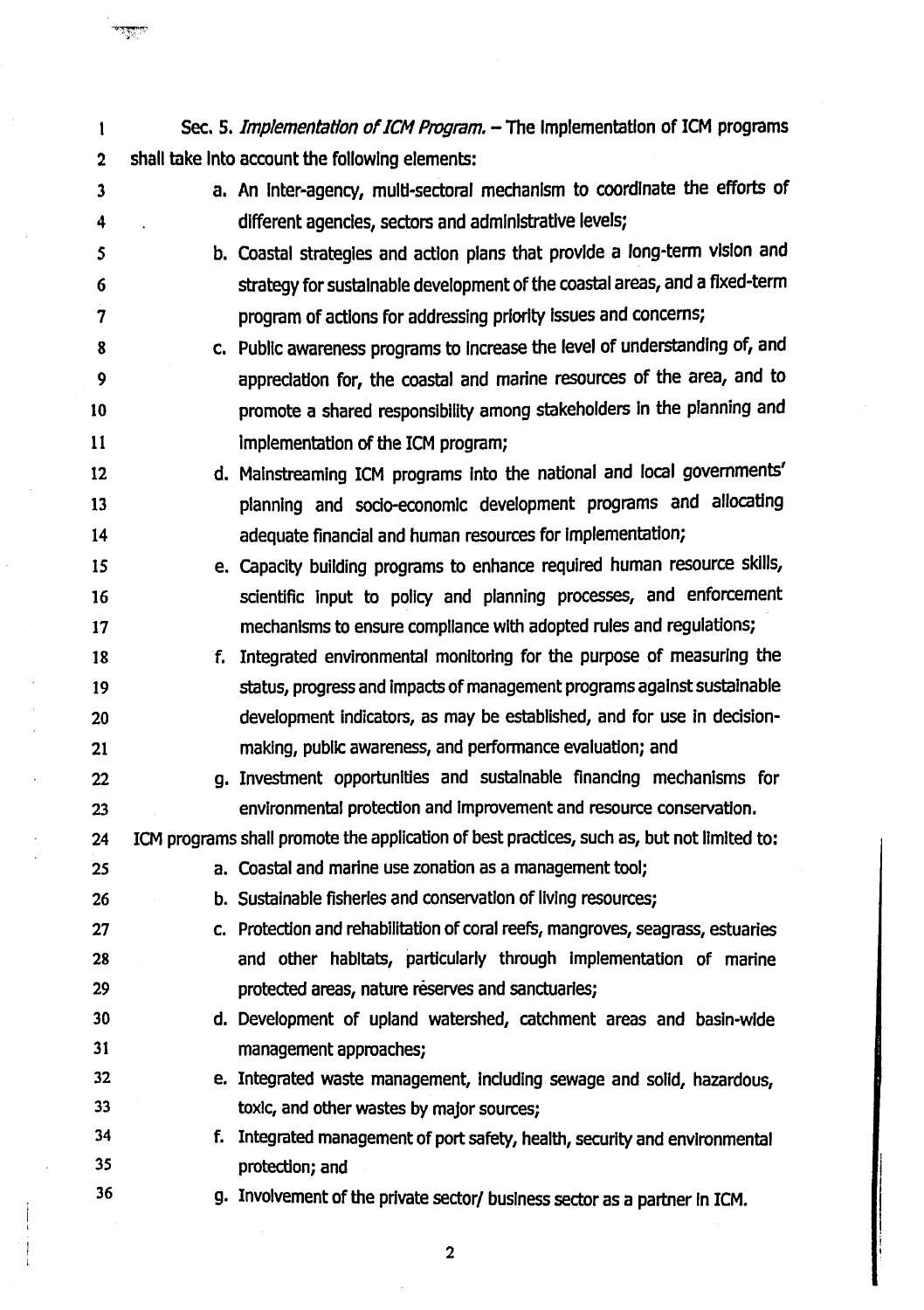1 2 3 4 **5 6 7 8 9 10 11 12 13 14** Sec. 6. *National Government Responsibilities.* - All concerned national agencies shall support the implementation of the ICM program and promote best practices, some of which were indicated In Sec. *5,* that fall within their respective mandates. Specifically, the Department of Transportation and Communications, Department of Finance, Department of Tourism, Department of Health, Department of Education, Department of Foreign Affairs, Department of Science and Technology, Department of Energy, Department of National Defense, National Economic and Development Authority, Department of Social Welfare and Development, Department of Labor and Employment, and the Department of Justice shall identify, prepare, and provide policy guidance and technical resource assistance to the DENR and LGUs in the implementation of the National and Local ICM Programs and enforcement of relevant coastal and marine policies and regulations. These agencies shall directly consult with relevant LGUs In the development and implementation of national plans and projects affecting coastal and marine areas in their respective localities.

**15 16 17 18 19 20 21 22 23** 24 **25 26 27 28 29 30 31** Sec. 7. LGU Responsibilities for ICM. - Consistent with the provision of the Local Government Code (Republic Act 7160) and the national sustainable development policies and strategies, LGUs shall act as the front-liners in the formuiation, pianning and Implementation of ICM programs In their respective coastal and marine areas. The ICM programs of the LGU shall be in line with the National ICM Program and prepared In consultation with the relevant stakeholders. LGUs shall update their respective ICM programs to reflect changing social, economic, and environmental conditions and emerging Issues. LGUs shall furnish the DENR within one month from adoption, with copies of their ICM programs and all subsequent amendments, modifications and revisions. LGUs shall mobilize and allocate necessary personnel, resources and logistics to effectively implement their respective ICM programs. Barangays shall be directly involved with municipal and city governments In prioritizing coastal issues and identifying and Implementing solutions. Municipal and city governments shall consider ICM as one of their regular functions. Provincial governments shall provide technical assistance, enforcement and information management in support of municipal and city ICM. Inter-LGU collaboration shall be maximized in the conduct of activities related to sustaining the country's coastal and marine resources.

**32 33** 34 **35 36** Sec. 8. *Roles of the Civil Society and the Corporate and Private Sectors.* - In the development and implementation of the ICM program, the NGOs, civic organizations, academe, people's organizations, the private and corporate sectors and other concerned stakeholder groups shall be engaged In activities such as planning, community organizing, research, technology transfer, Information sharing. Investment and training programs.

3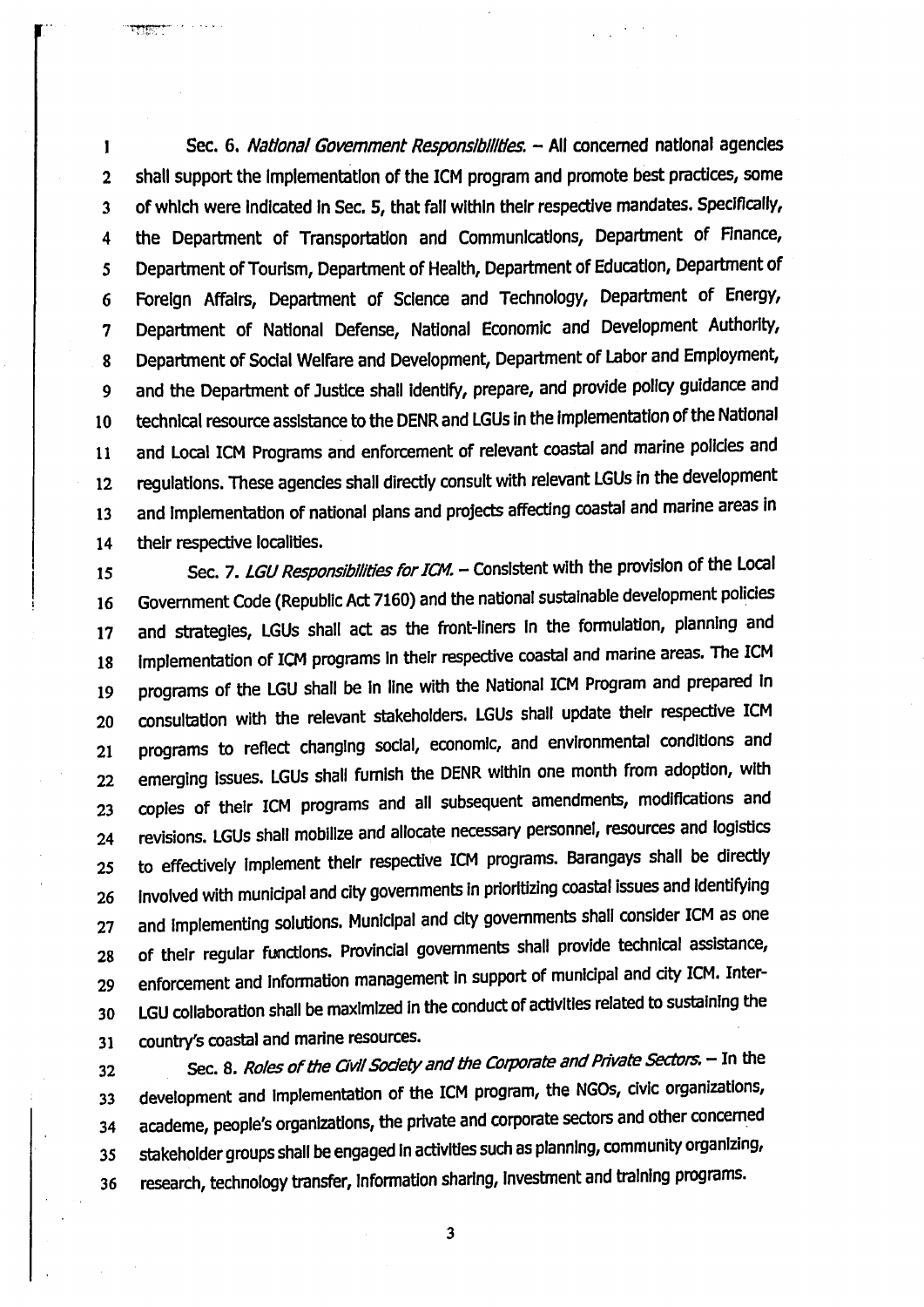Sec. 9. *Supporting Mechanisms and Activities.* - The following activities shall be undertaken In support of the Implementation of ICM programs:

- a. ICM Education. The Department of Education shall Integrate ICM Into the basic education curricula and/or subjects, such as, Science, Biology, History, Including In textbooks, primers and other educational materials the basic principles and concepts of conservation, protection and management of marine resources;
	- b. ICM Training Program for LGUs. The DENR and the DILG, through the Local Government Academy and building upon existing ICM expertise, shall develop and provide ICM training programs to LGUs;
- c. Environmental and Natural Resource Accounting and Valuation for ICM Planning. NEDA and the National Statistics Coordination Board shall incorporate coastal and marine resource accounting In the national and regional accounts; and 11 12 13 14
- d. Coastal and Marine Environmental Information Management System. The DENR shall oversee the establishment and maintenance of a coastal and marine environmental information management system and network, in collaboration with other concerned national government agencies. Institutions and LGUs. 15 16 17 18 19

Sec. 10. Monitoring of ICM Progress. - The DENR shall prepare and submit an annual progress report on the National ICM Program to the President. LGUs shall submit annual progress reports on local ICM program Implementation to the DENR. 20 21 22

Sec. 11. *Appropriations*. - All relevant government agencies and LGUs shall allocate adequate funds for the development and implementation of ICM programs from their existing budgets. In subsequent budget proposals, the concerned offices and units shall appropriate budget for ICM program development and implementation Including continuing ICM training and education. 23

28 Sec. 12. *Other Funding Options.* - National government agencies may source local 29 and International grants and donations In support of ICM Implementation and in 30 accordance with relevant laws.

 The Land bank of the Philippines, Development Bank of the Philippines, People's Credit and Rnance Corporation and other government financial Institutions shall formulate and Identify loan and financing mechanisms that will be made available to support local ICM programs. Including alternative livelihood projects for small-scale fishers and cooperatives.

 $\boldsymbol{4}$